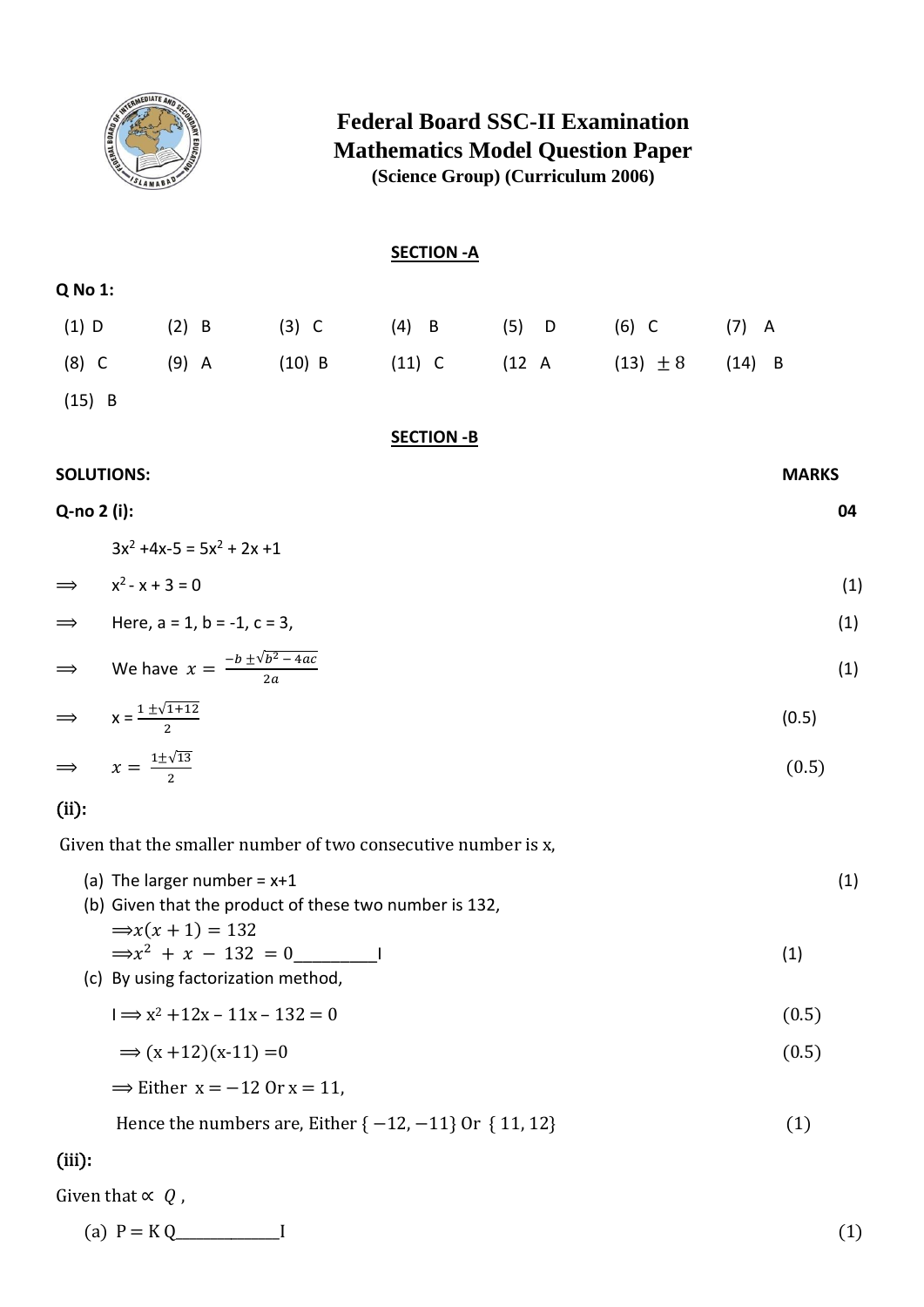(b) Given that P = 12 and Q=4  
\n
$$
\Rightarrow K = \frac{P}{Q} = \frac{12}{3} = 4,
$$
\n(1)

Now for the value Q=8,  
\n
$$
I \Rightarrow P = 3(8) = 24
$$
 (1)

(c) For 
$$
P = 21
$$
,  
\n
$$
I \Rightarrow Q = \frac{P}{K} = \frac{21}{3} = 7.
$$
\n(1)

### (iv):

 $4x^2 + 3y^2 = 37$ -------------- $3x^2 - y^2 = 5$ ------------------

Multiplying equation II with 3, and adding in I,

$$
\Rightarrow 13x^2 = 52 \qquad \Rightarrow x^2 = 4 \Rightarrow x = \pm 2 \tag{2}
$$

Putting the value of  $x^2$  in equation number I,

in L

$$
\Rightarrow 16 + 3y^2 = 37 \Rightarrow y^2 = 7 \Rightarrow y = \pm \sqrt{7}
$$
 (2)

### (v):

 $U = \{1, 2, 3, \dots, 10\}$  $A = \{2, 4, 6\}$  $B = \{1, 3, 5\}$  $(a) A' = U - A = \{1, 3, 5, 7, 8, 9, 10\}$  (1)  $(b) B' = U - B = \{2, 4, 6, 7, 8, 9, 10\}$  (1)  $(c)$   $(A \cap B)' = U - A \cap B = U - \{\} = \{1, 2, 3, 4, 5, 6, 7, 8, 9, 10\}$  (1) (d)  $A' \cup B' = \{1,2,3,4,5,6,7,8,9,10\}$ . Hence verified the requirement (1)

#### (vi):

$$
A = \{1, 2, 3\} \qquad B = \{2, 4, 6\}
$$
\n
$$
(i) \qquad A \times B = \{(1, 2), (1, 4), (1, 6), (2, 2), (2, 4), (2, 6), (3, 2), (3, 4), (3, 6)\}
$$
\n
$$
(ii) \qquad R = \{(x, y) \setminus y = 2x\} = \{(1, 2), (2, 4), (3, 6)\}
$$
\n
$$
(iii) \qquad Domain \text{ of } R = \{1, 2, 3\} \text{ and Range of } R = \{2, 4, 6\}
$$
\n
$$
(1)
$$

 $\sim 10^{-11}$ 

(vii):

(a) Mean = 
$$
\frac{\sum x}{n} = \frac{19}{10} = 1.9
$$
  
\n(b) Median =?\n
$$
\begin{array}{|c|c|c|c|c|c|c|}\n\hline\n0 & 0 & 1 & 1 & 2 & 2 & 3 & 3 & 4 \\
\hline\n0 & 0 & 1 & 1 & 2 & 2 & 3 & 3 & 4 \\
\hline\n0 & 0 & 1 & 1 & 2 & 2 & 3 & 3 & 4 \\
\hline\n0 & 0 & \frac{n+2}{2} & 5 & 3 & 3 & 4 & 4 \\
\hline\n0 & 0 & \frac{n+2}{2} & 6 & 6 & 6 & 6 \\
\hline\n0 & 0 & 1 & 1 & 2 & 2 & 3 & 3 & 4 \\
\hline\n0 & 0 & 0 & 1 & 1 & 2 & 2 & 3 & 3 \\
\hline\n0 & 0 & 0 & 1 & 1 & 2 & 2 & 3 & 3 \\
\hline\n0 & 0 & 0 & 1 & 1 & 2 & 2 & 3 & 3 & 4 \\
\hline\n0 & 0 & 0 & 0 & 1 & 1 & 2 & 2 & 3 & 3 & 4 \\
\hline\n0 & 0 & 0 & 0 & 0 & 0 & 0 & 0 & 0 \\
\hline\n0 & 0 & 0 & 0 & 0 & 0 & 0 & 0 & 0 & 0 \\
\hline\n0 & 0 & 0 & 0 & 0 & 0 & 0 & 0 & 0 & 0 \\
\hline\n0 & 0 & 0 & 0 & 0 & 0 & 0 & 0 & 0 & 0 \\
\hline\n0 & 0 & 0 & 0 & 0 & 0 & 0 & 0 & 0 & 0 \\
\hline\n0 & 0 & 0 & 0 & 0 & 0 & 0 & 0 & 0 & 0 \\
\hline\n0 & 0 & 0 & 0 & 0 & 0 & 0 & 0 & 0 & 0 & 0 \\
\hline\n0 & 0 & 0 & 0 & 0 & 0 & 0 & 0 & 0 & 0 & 0 \\
\hline\n0 & 0 & 0 & 0 & 0 & 0 & 0 & 0 & 0 & 0 & 0 \\
\hline\n0 & 0 & 0 & 0 & 0 & 0 & 0 & 0 & 0 & 0 & 0 \\
\hline\n0 & 0 & 0 & 0 & 0 & 0 & 0 & 0 & 0 & 0 & 0 & 0 \\
\hline\n0 &
$$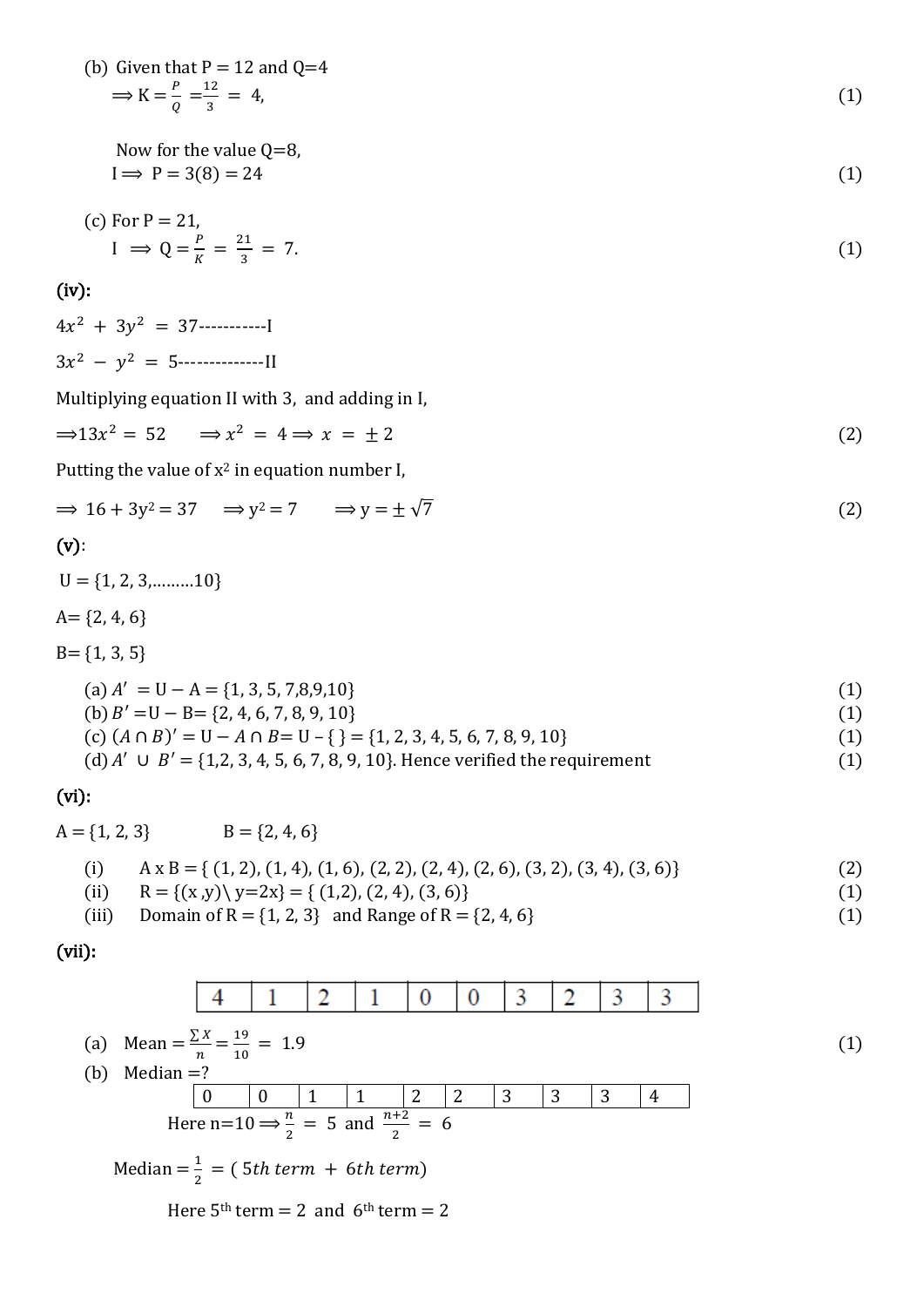So, Median = 
$$
\frac{2+2}{2} = 2
$$
 (2)

$$
(c) \qquad \text{Mode} = 3 \tag{1}
$$

# (viii):

Given that  $tan \theta = \frac{4}{3}$  $\frac{4}{3}$ , and Sin  $\theta < 0$ ,  $\Rightarrow$  Perpendicular = 4 and Base = 3,

(a) Let, Perpendicular = a, Base = b and Hypotenuse = c, using Pythagoras theorem, we Hypotenuse.

$$
c^{2} = a^{2} + b^{2} \Rightarrow c = \sqrt{16 + 9}, \Rightarrow c = 5
$$
  
\n
$$
\Rightarrow \cos \theta = \frac{3}{5},
$$
  
\nSince  $\cos \theta$  and  $\tan \theta > 0$  while  $\sin \theta < 0$ , so  $\theta$  lies in IV- Quadrant.  
\n(2)  
\n(b)  $\sec \theta = \frac{c}{b} = \frac{5}{3}$  and  $\csc \theta = \frac{c}{a} = \frac{5}{4}$   
\n(c)  $1 + \cot^{2} \theta = \csc^{2} \theta$   
\n $1 + \left(\frac{3}{4}\right)^{2} = \left(\frac{5}{4}\right)^{2}$   
\n $\Rightarrow 1 + \frac{9}{16} = \frac{25}{16}$   $\Rightarrow \frac{25}{16} = \frac{25}{16}$  Hence proved (1)

(ix):

$$
L.H.S = \frac{\sin \theta}{1 + \cos \theta} + \frac{\cos \theta}{\sin \theta}
$$
  

$$
\sin^2 \theta + \cos \theta (1 + \cos \theta)
$$
 (1)

$$
=\frac{\sin \theta + \cos \theta \left(1 + \cos \theta\right)}{(1 + \cos \theta)\left(\sin \theta\right)}\tag{1}
$$
\n
$$
\sin^2 \theta + \cos^2 \theta + \cos \theta\tag{2}
$$

$$
=\frac{\sin\theta+\cos\theta+\cos\theta}{(1+\cos\theta)(\sin\theta)}\tag{1}
$$

$$
=\frac{1+\cos\theta}{(1+\cos\theta)(\sin\theta)}
$$
(1)  

$$
=\frac{1}{\cos\theta}
$$

$$
\begin{aligned}\n\sin\theta &= \text{Cosec } \theta = \text{R.H.S.} \\
\text{Hence proved}\n\end{aligned}\n\tag{1}
$$

$$
(x):
$$

(a)

(b) 
$$
Cos 45^{\circ} = \frac{\overline{RS}}{2\sqrt{2}} \implies \frac{1}{\sqrt{2}} = \frac{\overline{RS}}{2\sqrt{2}} \implies \overline{RS} = 2
$$
 (1)

$$
(c) \quad (\overline{PQ})^2 = (\overline{QR})^2 + (\overline{PR})^2 + 2.\overline{QR}.\overline{RS}
$$
\n
$$
= (6)^2 + (2\sqrt{2}) + 2 \times (6) \times (2)
$$
\n
$$
= 36 + 8 + 24
$$
\n
$$
= 68
$$
\n
$$
\overline{PQ} = 2\sqrt{17}
$$
\n(2)

(xi):

\n- (i) From given figure, 
$$
\overline{OC}
$$
 bisectsAB at M
\n- $\Rightarrow$   $\overline{AM} = 5 \, \text{cm}$ .
\n- (ii) From given figure in right-angled triangle OPC, we have
\n- $\overline{OC} = \overline{OA} = 7 \, \text{cm}$  (Radius)
\n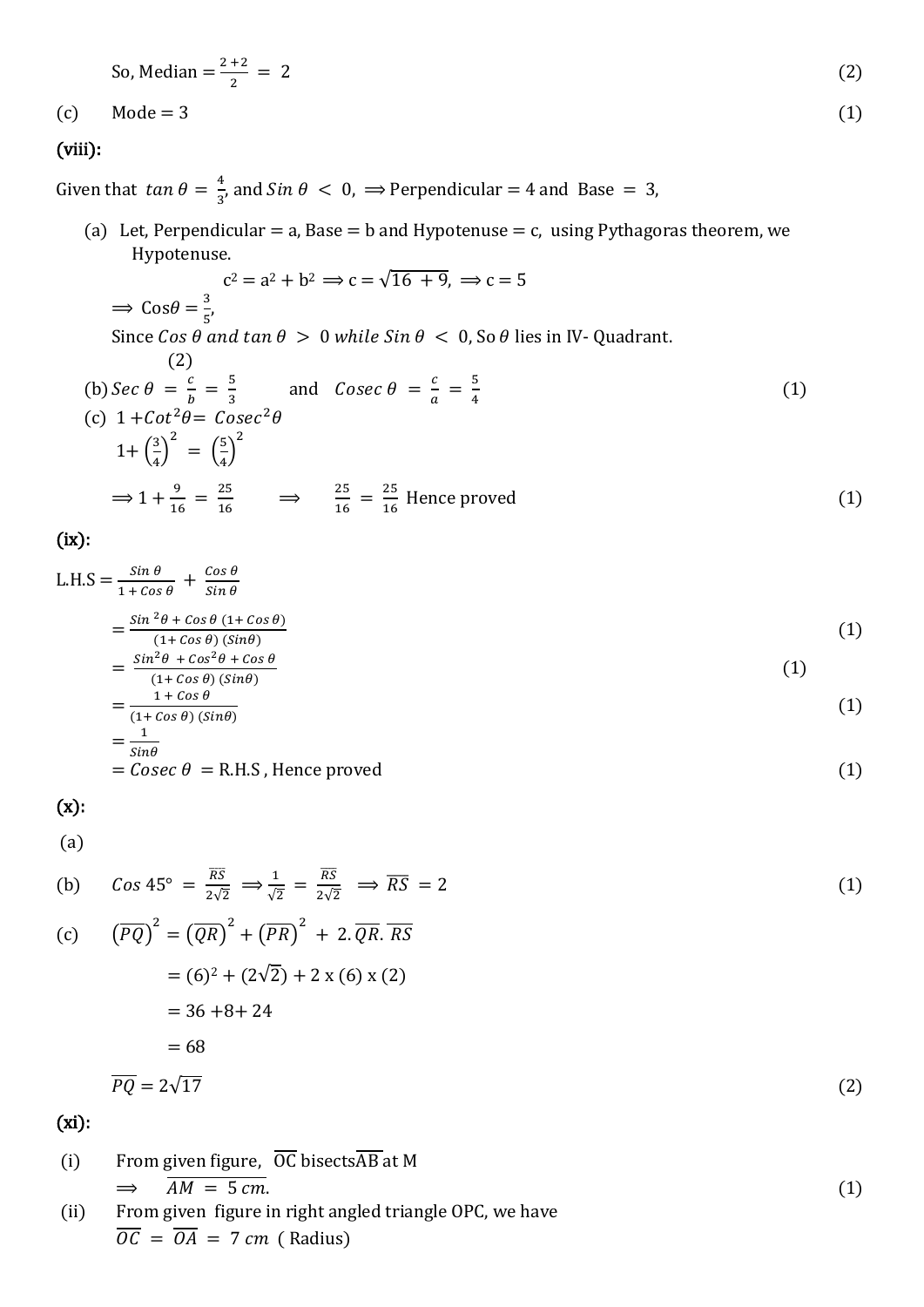$$
\overline{PC} = 4 \text{ cm} \qquad \text{(as in (i))}
$$
\nSo, by Pythagoras theorem,\n
$$
\overline{(OP)^2} = (\overline{OC})^2 - (\overline{PC})^2
$$
\n
$$
= 49 - 16 = 33
$$
\n
$$
\overline{OP} = \sqrt{33}
$$
\n(iii) From given figure in right-angled triangle OMA, by Pythagoras theorem,\n
$$
\overline{OM^2} = \overline{OA^2} - \overline{AM^2}
$$
\n
$$
= 49 - 25
$$
\n(2)

$$
\overline{\text{OM}} = 2\sqrt{6} \tag{2}
$$

### (xii):

Figure:



Given: A circle with center O and  $\overline{OC}$  is the radial segment.  $\overline{AB}$  is perpendicular to  $\overline{OC}$ 

At its outer end  $C$ .  $(0.5)$ 

To prove:  $\overleftrightarrow{AB}$  is a tangent to the circle at C. (0.5)

Construction: Take a point *P* other than *C* on  $\overleftrightarrow{AB}$ . Join *O* with *P*. (0.5)

Proof:

| Statement                                                    | Reason                                                      |
|--------------------------------------------------------------|-------------------------------------------------------------|
| In $\triangle OCP$ ,                                         |                                                             |
| $m\angle OCP = 90^{\circ}$                                   | $\overrightarrow{AB}$ $\perp$ $\overrightarrow{OC}$ (given) |
| and $m \angle OPC < 90^{\circ}$                              | Acute angle of right angled                                 |
|                                                              | triangle.                                                   |
| $m \angle OP > m \angle OC$                                  | Greater angle has greater                                   |
|                                                              | side opposite to it                                         |
| Pis a point outside the circle.                              | <i>OC</i> is the radial segment.                            |
| Similarly, every point on $\overrightarrow{AB}$ except Clies |                                                             |
| outside the circle.                                          |                                                             |
| Hence $\overline{AB}$ intersects the circle at one point     |                                                             |
| Conly.                                                       |                                                             |
| <i>i.e.AB</i> is a tangent to the circle at one point        |                                                             |
| only.                                                        |                                                             |

(1.5)

## (xiii):

From given figure, we have,

(a) PC bisects  $\angle APB$ , ∴  $\angle x = 30$ .

(1)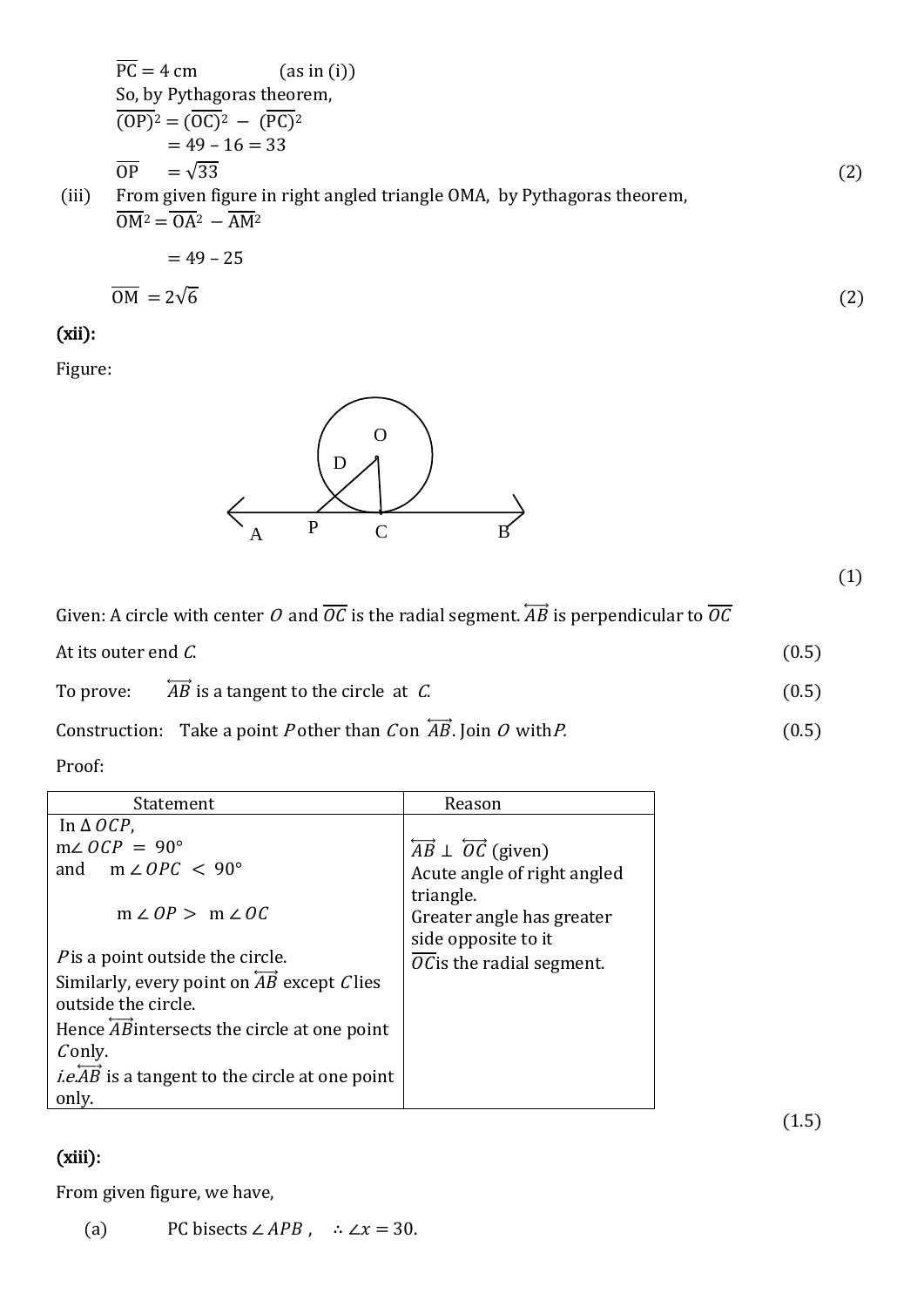(b) 
$$
\overline{OP} = \overline{OA}
$$
 (Radius)  
\n $\therefore \angle y = 30^{\circ}$  (Opposite angles of equal sides of isosceles triangle) (1)

$$
(c) \qquad \angle AOB = 2 \angle APB \implies \angle AOB = 2 x 60 = 120 \tag{2}
$$

(xiv):

Figure:

 $\Rightarrow$   $\frac{x^2 + 48}{x}$ 

 $\frac{1}{x}$  = 14

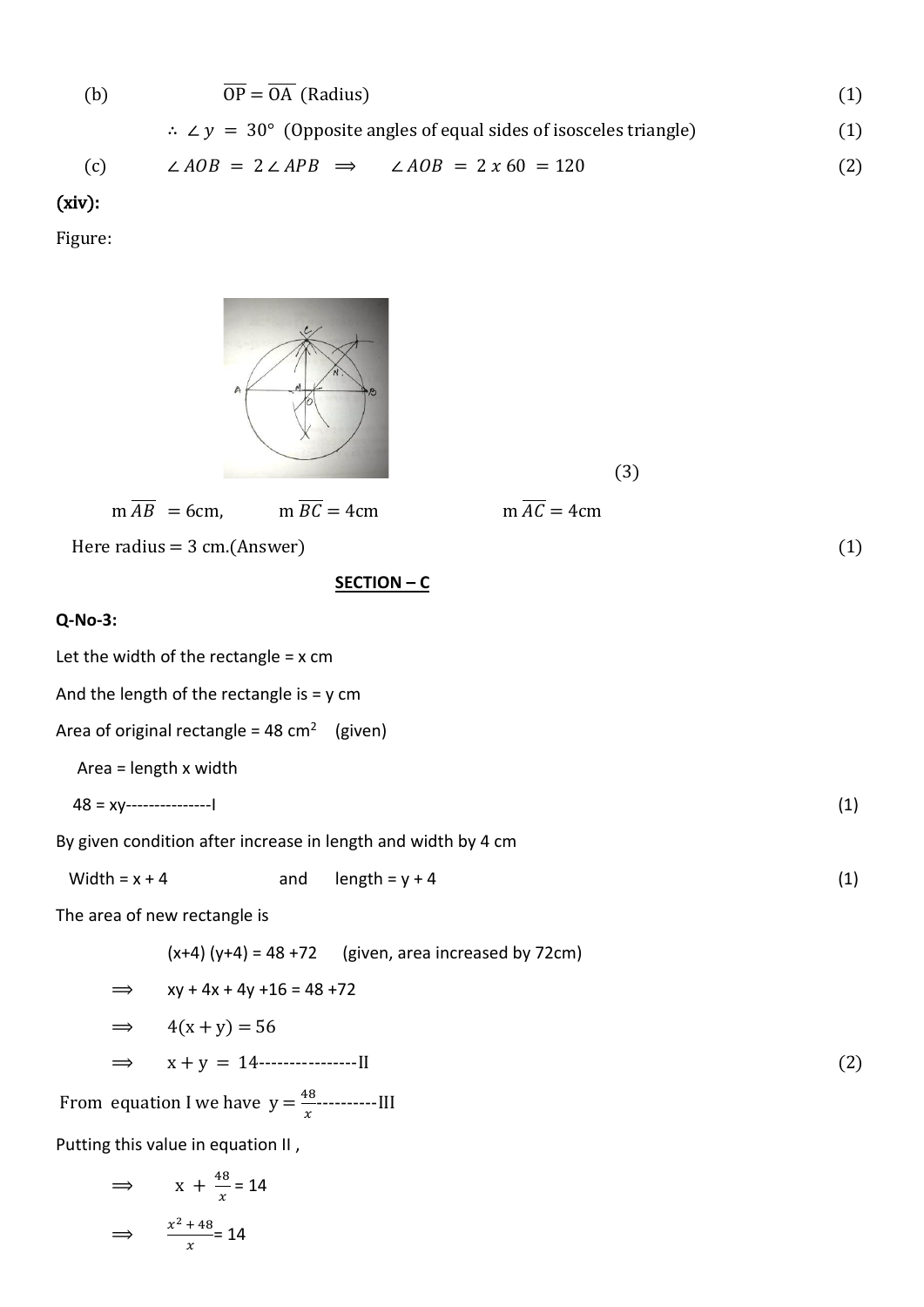$$
\Rightarrow x^2 + 48 - 14x = 0
$$
  
\n
$$
\Rightarrow x^2 - 6x - 8x + 48 = 0
$$
  
\n
$$
\Rightarrow (x - 6) (x - 8) = 0
$$
  
\n
$$
\Rightarrow \text{Either } x=6 \text{ Or } x=8
$$
 (3)

Putting the values in equation III,

$$
\Rightarrow \quad \text{for } x = 6, \ y = 8 \quad \text{and for } x = 8, \ y = 6 \tag{0.5}
$$

$$
\Rightarrow
$$
 Either width = 6cm and length = 8cm

OR width = 8cm and length = 6cm 
$$
(0.5)
$$

Q- No 4:

Figure:



Given: ABCD and A'B' C' D' are two congruent circles, with centers O and O' respectively.

| So that $m \widehat{ADC} = m \widehat{A'D'C'}$ . |  |
|--------------------------------------------------|--|
|                                                  |  |

To prove: 
$$
m\overline{AC} = m\overline{A'C'}
$$
 (1)

Construction: Join  $O$  with  $A$ ,  $O$  with  $C$ ,  $O$  with  $A'$  and  $O$  with  $C'$ 

So that we can form  $\Delta s$  *OAC and O'A'C'*. (1)

Proof:

| Statement                                                | Reason                          |
|----------------------------------------------------------|---------------------------------|
| In two equal circles <i>ABCD</i> and <i>A'B'C'D'</i>     | Given                           |
| With centers $O$ and $O'$ respectively,                  |                                 |
| $m \widehat{ADC} = m \widehat{A'D'C'}$                   | Given                           |
| $m \angle ADC = m \angle A'D'C$                          | Central angles subtended by     |
|                                                          | equal arcs of the equal circle. |
| Now in $\triangle AOC \leftrightarrow \triangle A'O'C$   |                                 |
| $m \overline{OA} = m O'A'$                               |                                 |
| $m \angle ADC = m \angle A'D'C$                          | Radii of equal circles          |
| $m \overline{OC} = m O'C'$                               | Proved                          |
| $\Rightarrow$ $\triangle$ AOC $\cong$ $\triangle$ A'O'C' | Radii of equal circles          |
| In particular                                            | $S.A.S \cong S.A.S$             |
| $m \overline{AC} = m A'C'$                               |                                 |
|                                                          |                                 |

(2)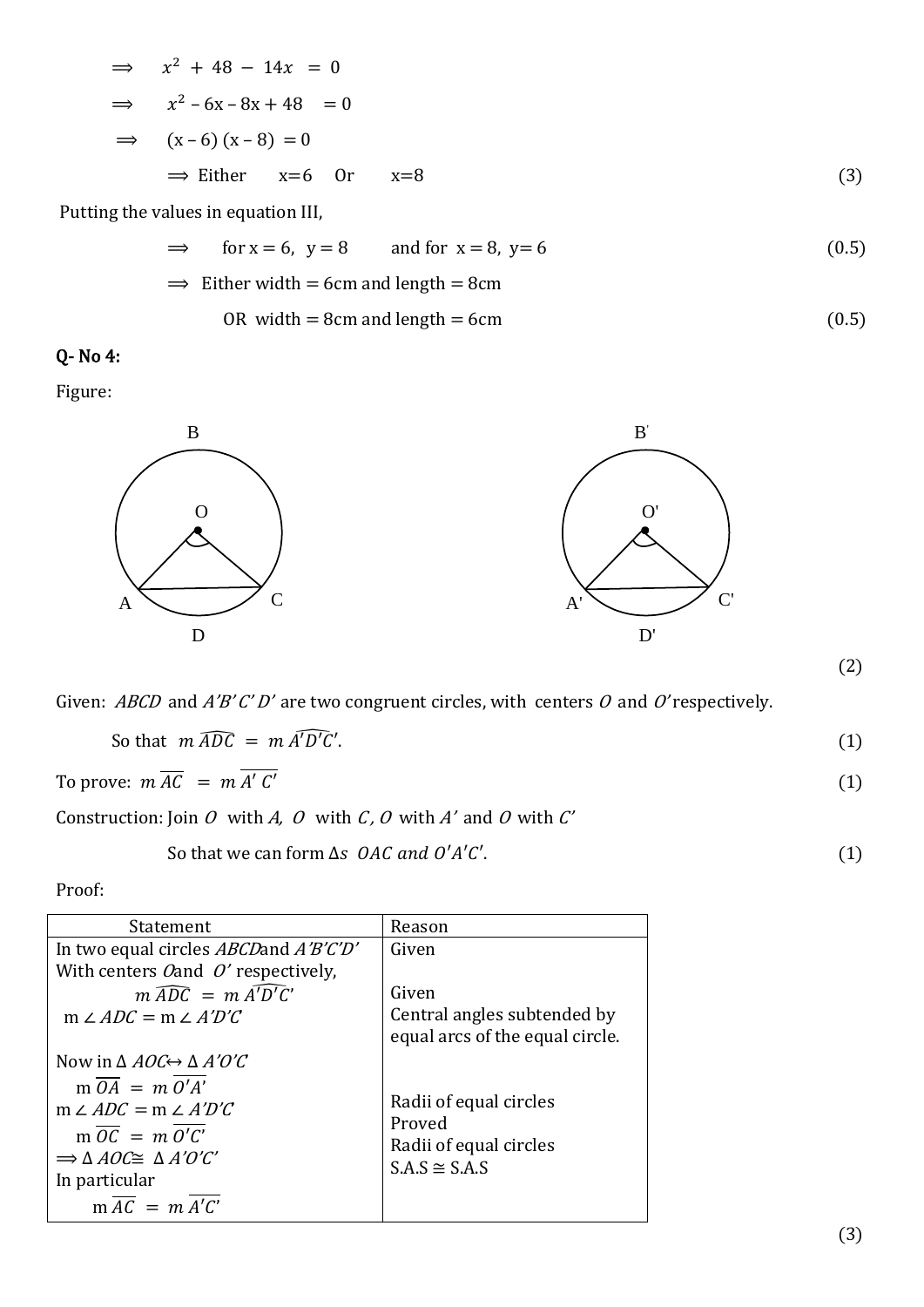#### Q-No 5:

Given that,  $x = \frac{12ab}{a-b}$  $\frac{12ab}{a-b}$  or  $x = \frac{(6a)(6b)}{a-b}$  $\frac{a(6b)}{a-b}$  or  $\frac{x}{60}$  $\frac{x}{6a} = \frac{6b}{a-b}$ − -----------I (1)

By Componendo and Dividendo theorem,

$$
\frac{x-6a}{x+6a} = \frac{6b + (a-b)}{6b - (a-b)} \n= \frac{5b+a}{7b-a} \n\tag{2}
$$

Again consider equation I, 
$$
\Rightarrow \frac{x}{6b} = \frac{6a}{a-b}
$$
 (1)

By Componendo and Dividendo theorem,

$$
\frac{x+6b}{x-6b} = \frac{6a - (a - b)}{6a + (a - b)}
$$

$$
= \frac{5a + b}{7a - b} \qquad (2)
$$

### Adding equation II and III,

$$
\Rightarrow \frac{x-6a}{x+6a} + \frac{x+6b}{x-6b} = \frac{5b+a}{7b-a} + \frac{5a+b}{7a-b}
$$

$$
= \frac{(5b+a) + (5a+b)}{(7b-a) (7a-b)} = \frac{26ab + 5b^2 + 5a^2}{48ab + 7b^2 - 7a^2}
$$
(2)

### Q-No 6:

$$
\frac{x^2}{(1-x)(1+x^2)^2} = \frac{A}{1-x} + \frac{Bx+C}{1+x^2} + \frac{Dx+E}{(1+x^2)^2}
$$
.................  
\n
$$
\Rightarrow x^2 = A(1+x^2)^2 + (Bx+C)(1-x)(1+x^2) + (Dx+E)(1-x).................\n
$$
\Rightarrow x^2 = A(1+2x^2+x^4) + (Bx+C)(1-x+x^2-x^3) + (Dx+E)(1-x).................\nPutting x = 1 in equation number II
$$
\n(1)
$$

Putting  $x = 1$  in equation number II,

$$
\Rightarrow 1 = 4A \Rightarrow A = \frac{1}{4} \quad \text{[1]}
$$

Comparing coefficient of x4,

$$
\Longrightarrow 0 = A - B \cdots \cdots \cdots \cdots V
$$

Comparing the coefficient of  $x^3$ ,

$$
0 = B - C
$$

Comparing the coefficient of  $x^2$ ,

 $1= 2A - B + C - D$ -------------VII

Comparing the coefficient of x,

0 = B −C +D – E-----------------------------VIII

Comparing the constant,